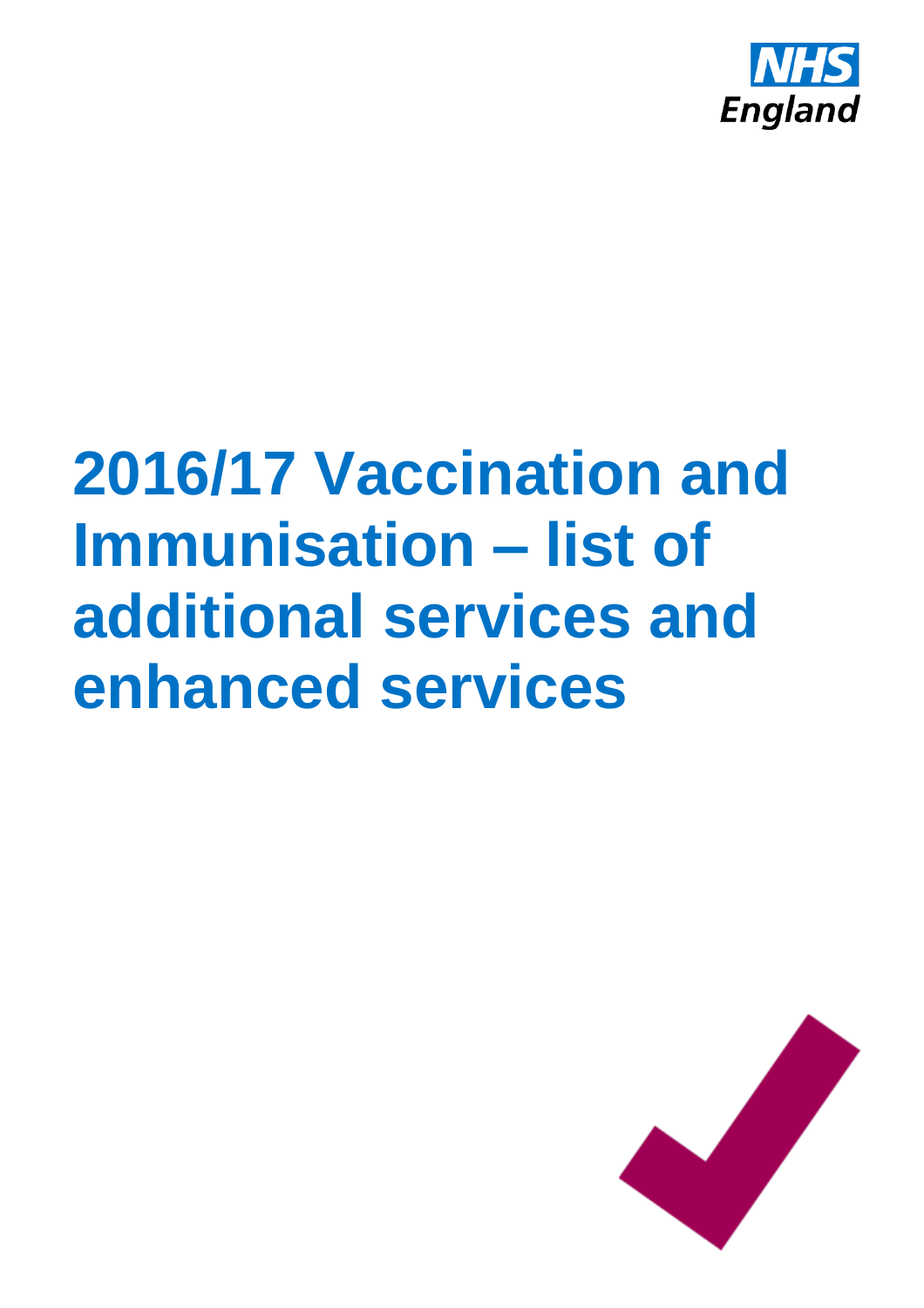#### **OFFICIAL**

## **2016/17 Vaccination and Immunisation – list of additional services and enhanced services**

Version number: 2

First published: April 2016 Republished: August 2016

Prepared by: NHS England GP Contracts team

Classification: OFFICIAL

Contact Details for further information: [england.gpcontracts@nhs.net](mailto:england.gpcontracts@nhs.net)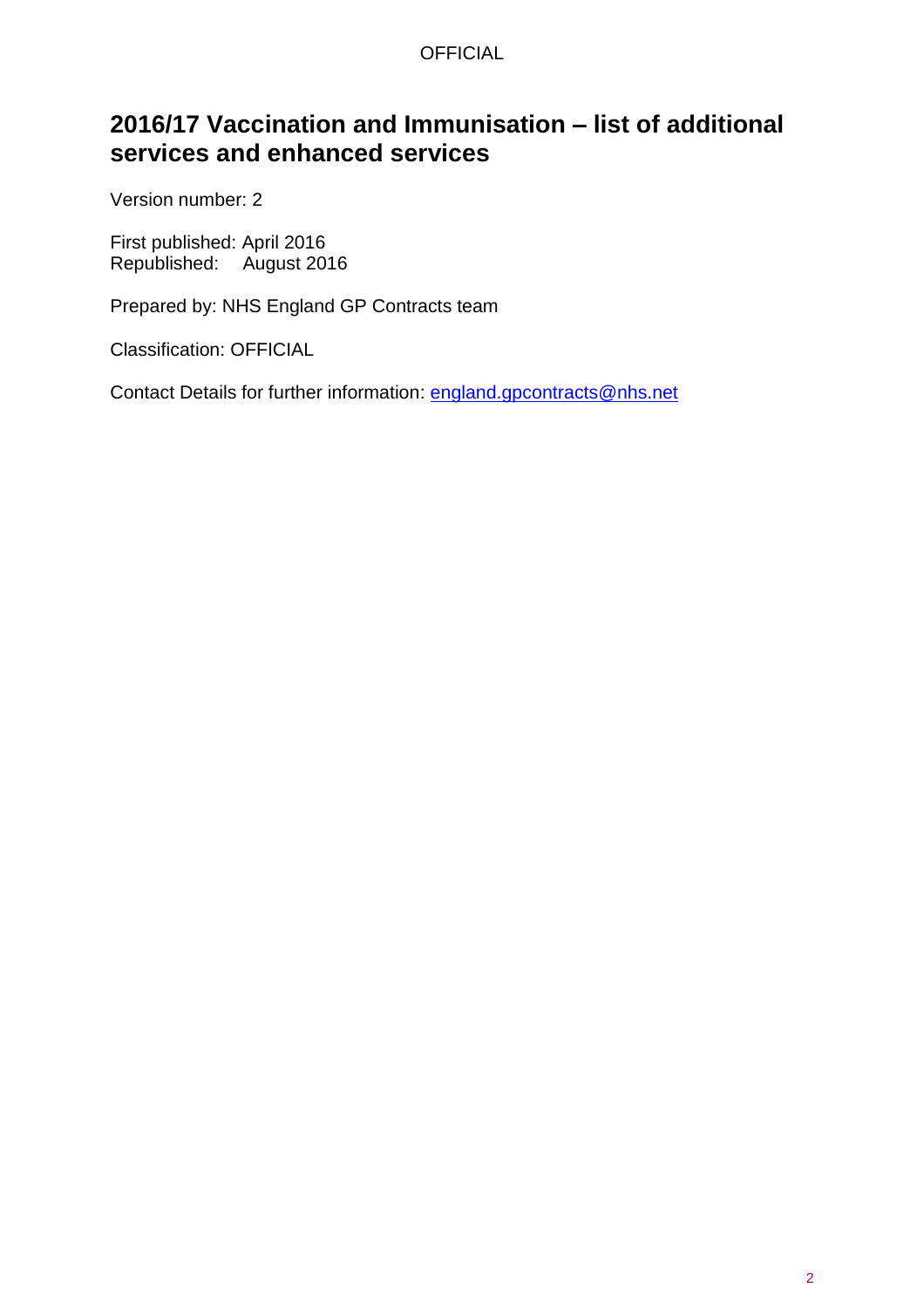# <span id="page-2-0"></span>**Contents**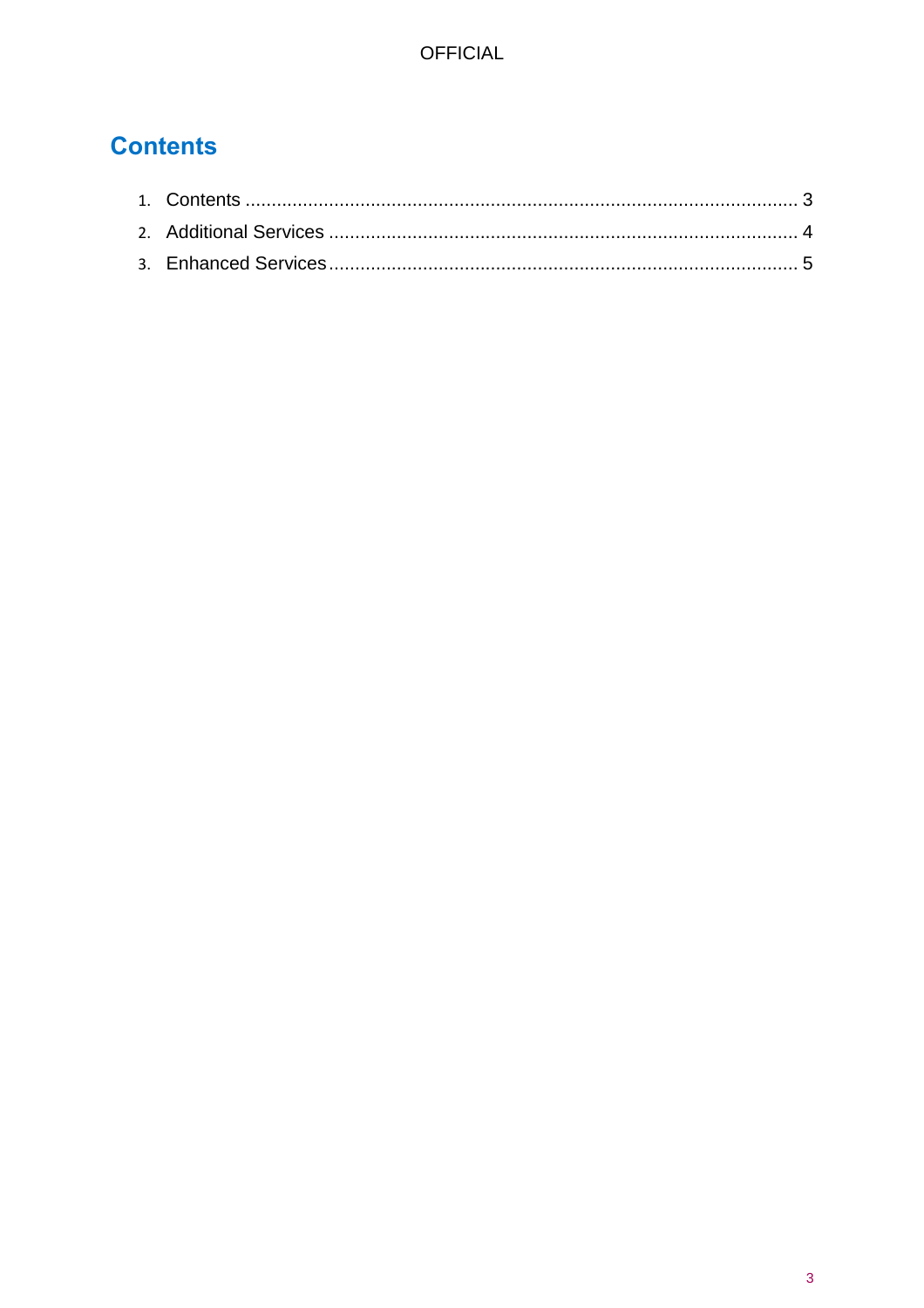## <span id="page-3-0"></span>**1 Additional Services**

The following vaccination programmes are classified as additional services funded under Global Sum – GP practices who provide childhood vaccines and immunisations as part of additional services under a GMS contract are required to offer to provide the immunisations outlined below:

| <b>Vaccination Programme - Childhood Immunisations</b>                                                          | <b>Detail of Requirements</b>                                             |  |
|-----------------------------------------------------------------------------------------------------------------|---------------------------------------------------------------------------|--|
| Diphtheria, tetanus, poliomyelitis, pertussis and Haemophilus<br>influenza type B (DTaP/IPV/HIB) primary course | SFE 2013-14 Section 11                                                    |  |
| Measles, Mumps and Rubella (MMR)                                                                                | (please also seen Annex I<br>of the SFE for the<br>immunisation schedule) |  |
| Diphtheria, tetanus, pertussis and polio (dTaP/IPV, or<br>DTaP/IPV)                                             |                                                                           |  |
| <b>Rotavirus</b>                                                                                                | <b>SFE 2013-14 Section 12</b>                                             |  |
| Pneumococcal (PCV) for babies (doses at 2 and 4 months)                                                         |                                                                           |  |
| Pneumococcal (PCV) for babies (dose at 13 months)                                                               | SFE 2013-14 Section 13                                                    |  |
| Haemophilus influenza type B and Meningitis C (HIB/MenC)<br>booster (dose at 12 months)                         |                                                                           |  |

This section makes provision for payments to be paid to contractors, who are contracted to provide the following vaccination programmes as part of an additional service:

| Vaccination Programmes - Other additional services       | <b>Detail of Requirements</b> |
|----------------------------------------------------------|-------------------------------|
| Shingles Routine Immunisation (70 year olds & previously | SFE 2014-15 Section 14        |
| eligible up to 80 years)                                 |                               |
| MMR for persons aged 16 and over                         | SFE 2014-15 Section 14A       |
| Hepatitis B for babies born to HBV+ve mothers            | SFE 2014-15 Section 14B       |
| Human Papilloma Virus (HPV) – mop up programme           | SFE 2015-16 Section 14C       |
| Meningococcal containing C vaccine - mop up programme    | SFE 2015-16 Section 14D       |

Contractors who offer and provided immunisation referred to in the tables below as part of additional services and must follow the guidance and information set out in "Information against infectious diseases – The Green Book:

| Vaccination Programme – which are not required for the        | <b>Requirements</b>       |
|---------------------------------------------------------------|---------------------------|
| purpose of foreign travel                                     |                           |
| Anthrax                                                       |                           |
| Diphtheria, Tetanus and Polio (DtaP/Hib; DtaP/IPV: dTaP/IPV,  |                           |
| Td/IPV) (all doses)                                           |                           |
| <b>Hepatitis A</b>                                            | SFE 2013-14 Part 2        |
| Measles, mumps & rubella (MMR)                                | Annex B Vaccines and      |
| Meningococcal C containing vaccine                            | Immunisations Chapter 1 & |
| Paratyphoid (no vaccine currently exists for the immunisation | Chapter 2                 |
| of paratyphoid)                                               |                           |
| Rabies (pre-exposure)                                         |                           |
| Typhoid                                                       |                           |